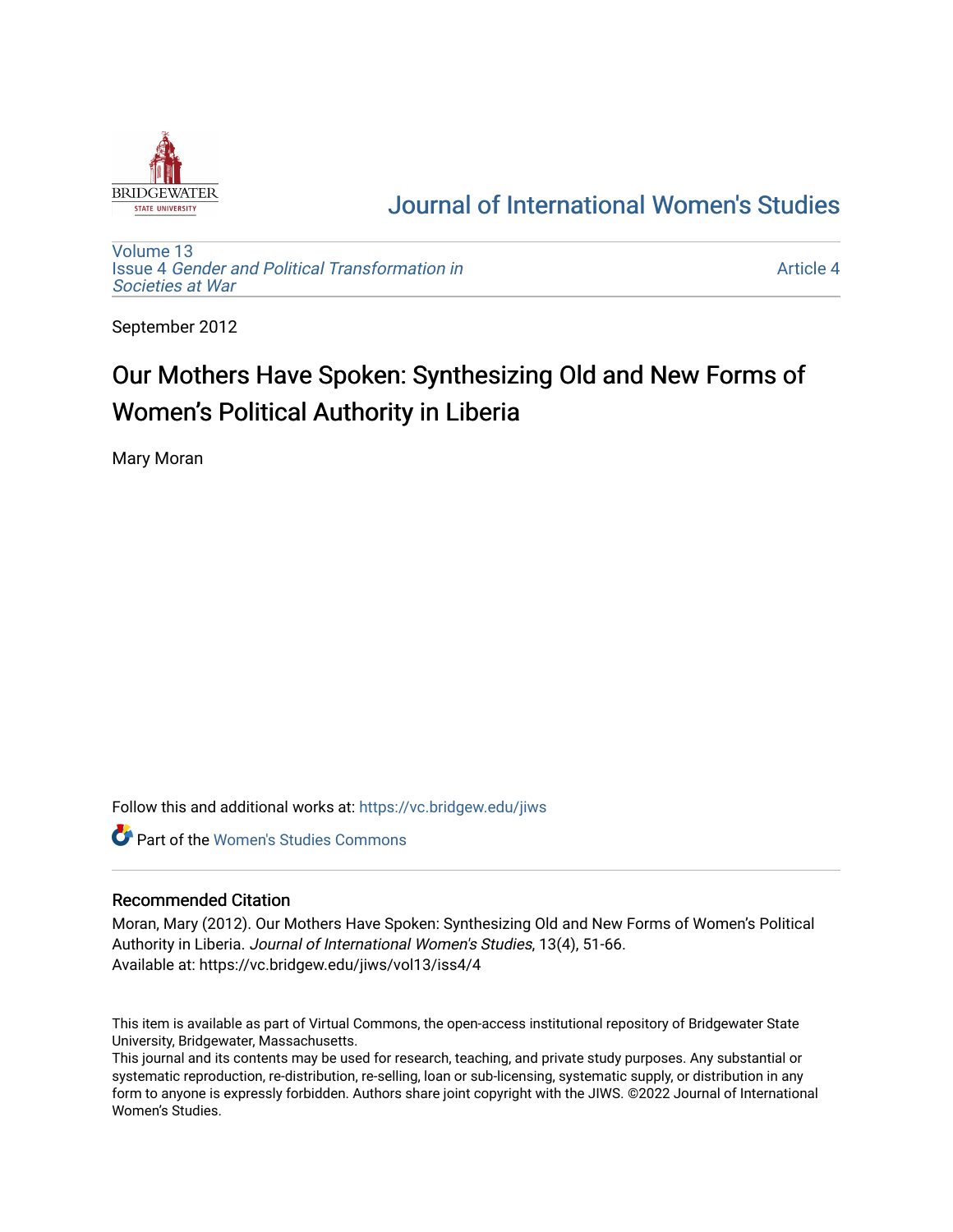This journal and its contents may be used for research, teaching and private study purposes. Any substantial or This journal and its contents may be aged for respectively. The limit and private study parposes. Any substantial or<br>systematic reproduction, re-distribution, leftering, holding the hearsing, systematic supply or distribut to anyone is expressly forbidden. ©2012 Journal of International Women's Studies.

## **Our Mothers Have Spoken: Synthesizing Old and New Forms of Women's Political Authority in Liberia**

By Mary Moran $<sup>1</sup>$ </sup>

#### **Abstract**

This paper argues that the 2005 election of Ellen Johnson Sirleaf to the Liberian presidency is best understood in the historical and cultural context of pre-war authoritybearing positions available to women, rather than as an outcome of the Liberian civil war itself. Against a literature that tends to view "traditional" African societies as hostile to both democracy and women's rights, I contend that gender, conflict, and democracy are inter-twined in more complex relationships. Post-conflict societies such as Liberia are interesting not only as sites of intervention by international organizations seeking to capitalize on the "window of opportunity" available to re-make gender relations, but as places where truly innovative discourses of women"s political participation are likely to emerge.

*Key Words:* Liberia, elections, Ellen Johnson Sirleaf

#### **Introduction**

 $\overline{a}$ 

The editors of this special issue ask us to consider the recent influx of women into highly visible leadership positions, from appointed cabinet ministers to parliamentarians and elected heads of state, in societies around the world that have experienced extreme disruption and violence. In Africa, after nearly three decades in which most of the news was of war, genocide, and state collapse, it is almost impossible not to see a relationship between these two phenomena. To quote from the guidelines of the conference which originated this project, "prolonged processes of democratization, in countries with high levels of violence, may affect gender relations in particular and different ways than relatively peaceful transitions . . . specifically, periods of violence may open up "space" for reconceptualization and renegotiation of gender roles and relations which may result in greater equality for women and similarly disenfranchised groups." The idea that instability and violence can, paradoxically, create a "window of opportunity" for women would seem to be validated nowhere more than in Liberia, a small West African country which after fifteen years of near statelessness, horrific warfare, and warlord terrorism finally succeeded in electing the first female president of an African nation in 2005 and re-electing her in 2011. Cynthia Enloe (1995, 2000, 2004, 2007), Stephen Ellis (2007; also Ellis & van Kessel, 2009), Donna Pankhurst (2002, 2008), Gretchen Bauer (2008; also Bauer & Britton 2006), Meintjes, Pillay and Turshen (2001), Cynthia Cockburn (2002, 2007), Aili Tripp et. al. (2009), Jennie Burnet (2008) and many others have traced

<sup>&</sup>lt;sup>1</sup> Mary H. Moran is Professor of Anthropology and Africana and Latin American Studies at Colgate University, where she also serves as coordinator for the program in African Studies. She is the author of *Civilized Women: Gender and Prestige in Southeastern Liberia* (Cornell University Press, 1990), *Liberia:The Violence of Democracy* (University of Pennsylvania Press, 2006), and numerous book chapters and articles, most recently those in *Annual Review of Anthropology, African Studies Review, Anthropology Quarterly,* and *Third World Quarterly*, and in Gunewardena and Kingsolver, eds., *The Gender of Globalization* (School for Advanced Research Press, 2007)*.* Her current research project concerns the renegotiation of gender in post-war Liberia through the experiences of male non-combatants.

Journal of International Women"s Studies Vol 13 #4 September 2012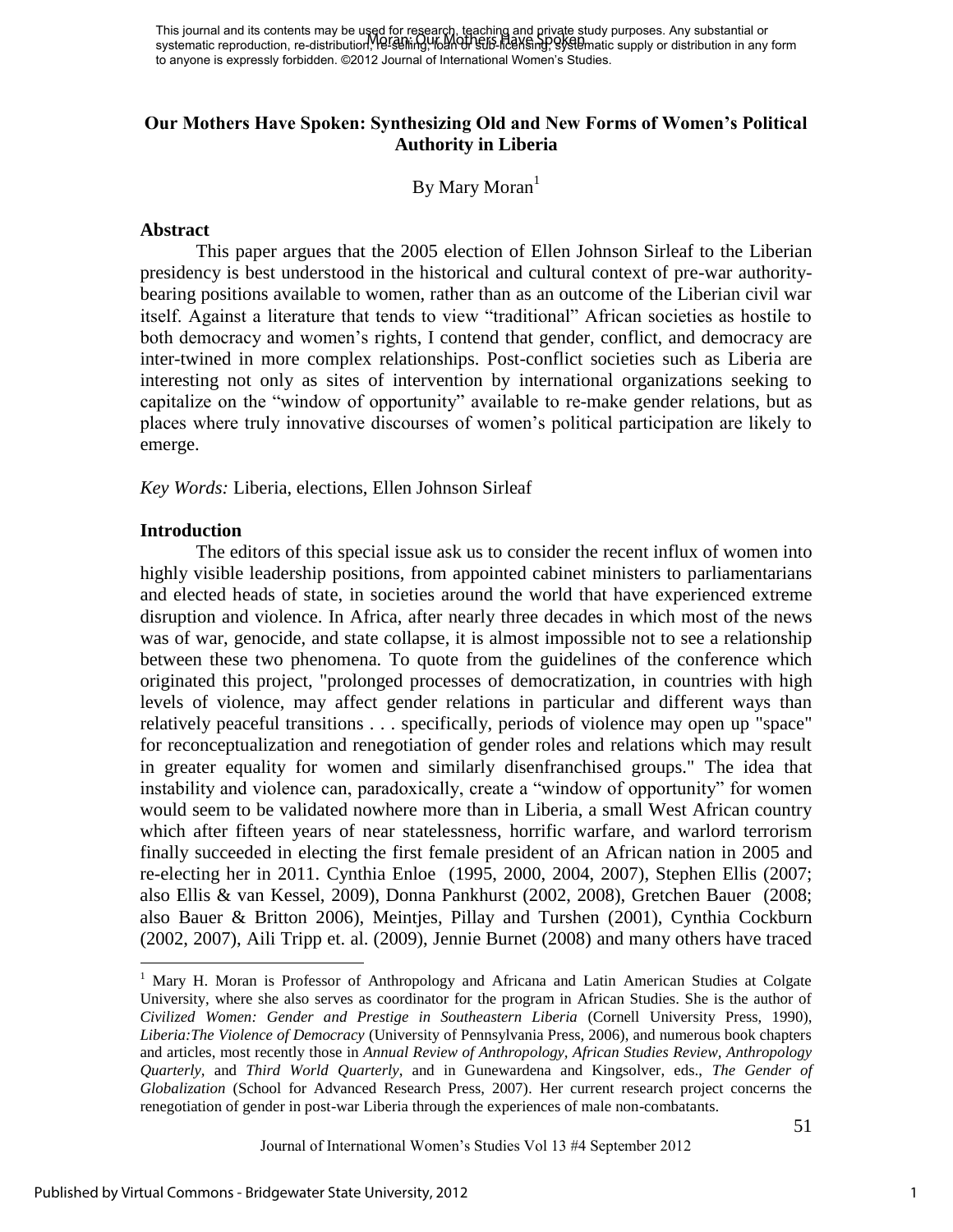the relationship between deadly conflict and women"s empowerment, noting that countries formerly notorious for violence, like Rwanda and Uganda, now have, if not women presidents, at least the world"s highest percentage of women in their national legislatures (for a more detailed review of this literature, see Moran, 2010).

Certainly, no one would claim that war is not transformative of gender roles and ideologies as well as numerous other social hierarchies, including those based on relative age and class. But is there in fact a causal connection between systemic violence and women's empowerment? Does the fact that Liberia experienced a prolonged civil war *explain* the election of Africa's first woman president? Does war *always* lead to the empowerment of women and are the gains made under these conditions always possible to sustain (see Meintjes, Pillay, & Turshen, 2001; Mazurana, Raven-Roberts, & Parpart, 2005 for an extensive review of these questions)? Using the case of Liberia, I will argue that the profound transformations in gender ideologies that emerge from any post-conflict situation must be seen as grounded in *both* pre-war social institutions and forms of authority as well as in the new opportunity structures characterizing both the wartime and post-war contexts. Using the figure of Liberia's Ellen Johnson Sirleaf as an example, I will argue that her election powerfully fuses two separate discourses of political authority: the "powerful mother" (Van Allan, 2006) of pre-war kinship-based political relations, and the "Iron Lady" or essentially sexless "modern" technocrat. In this account, I focus on what was Johnson Sirleaf"s second presidential campaign, which brought her to the presidency in 2006. Her first, unsuccessful run for office against Charles Taylor in 1997 has been analyzed elsewhere (Harris, 1999; Moran, 2006) and her re-election campaign of 2011 (when the question of a woman president as an anomaly had effectively been settled) was framed in a very different set of discourses.

I use the case of Johnson Sirleaf to interrogate two common assumptions about Africa embedded in some of the scholarly literature as well as in much popular journalism and the discourses of humanitarian activism, specifically: 1) that highly unequal and even oppressive gender relations characterized the "traditional culture" of most if not all African societies prior to any particular period of upheaval and violence and, 2) that lack of democratic institutions and values are directly related to both these perceived gender inequities and the conflict which must be resolved by post-war reconstruction and democratic reform. Many externally sponsored programs and interventions are grounded in the belief that women will automatically benefit from Western-style political structures, although it is recognized that they may remain in need of "special accommodations" in order to overcome the deep-seated prejudices and lagging cultural values of their national societies. In the past, most theorists of both liberal democracy and Western feminism tended to believe that ideas of universal rights or equal participation have their origins outside of Africa, and have been introduced only recently and with decidedly mixed results. Thus the *New York Times* story about Johnson Sirleaf's first inauguration was titled "Liberia's Harvard-Trained 'Queen' is Sworn in as Leader" (Jan. 17, 2006), as if it was not clear what was more incongruous, her gender or the fact that she had actually been *elected* to office.

More recently, however, there has been an extensive critique of humanitarian and legal reform projects directed at imposing "human rights" programs without regard to local gender ideologies (Abu-Lughod, 2002; Merry, 2006; Hodgson, 2011; Basu, 2010; Abramowitz 2009; Abramowitz and Moran, forthcoming). In spite of these academic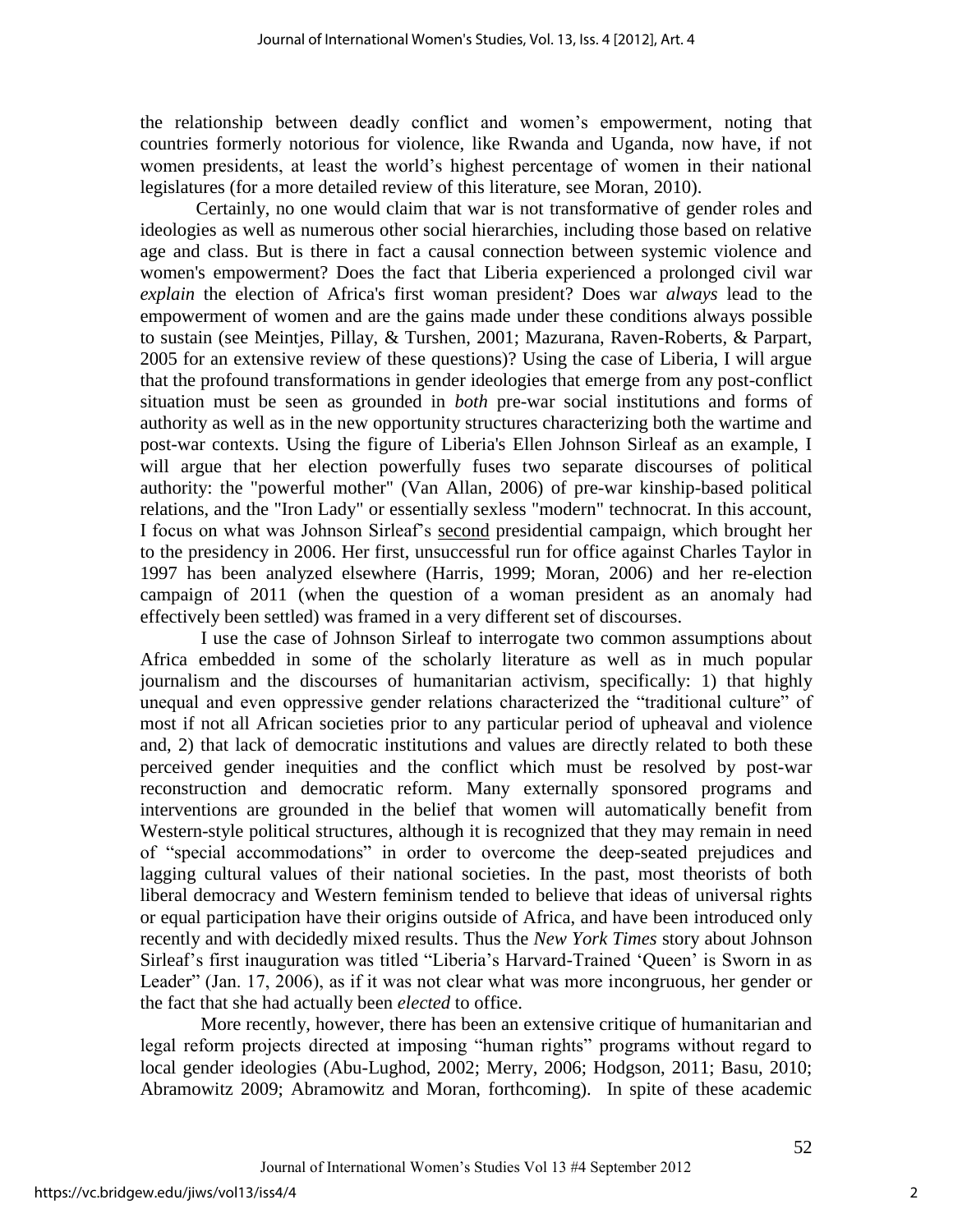interventions, on-the-ground programs by multi-lateral and non-governmental organizations remain guided by the assumption that democratic rights for women are a new and challenging idea for most Africans.

#### **Theoretical Considerations**

 Many scholars, including African and African American feminists have warned against the assumption that European gender categories can be easily or appropriately mapped onto realities elsewhere (Amadiume, 1987; Oyewumi, 1997; Mikell, 1997; McClaurin, 2001). While social scientists recognize the theoretical term "gender" to include cultural constructions and enactments of both masculinity and femininity, it is widely recognized that in practice the word is used as a synonym for "women." The almost ubiquitous "gender empowerment workshops" promoted by international NGOs in post-conflict societies are explicitly *not* intended to empower men (whose "over empowerment" may be seen as the cause of conflict, to begin with). New ministries and cabinet-level appointments in Gender and Development likewise direct their programs largely if not exclusively toward women. As African critics of Western feminism have pointed out, such elisions reflect essentialized, homogenizing constructions of "men" and "women" as stable, universal categories that are embedded in European worldviews (Oyewumi ,1997; Van Allen, 2001).

A more nuanced reading of gender in African societies could include the possibility that some women may routinely hold authority over some men, even if the same *person* may be subject to male authority in another context. Gender in Africa is neither absent nor unrecognized, but it may also not drastically mark other social roles, including leadership positions, in such a way that women serving in those roles are seen as inherently anomalous (Oyewumi, 1997:8). Many theorists of masculine violence, likewise, have assumed that wartime militarization simply builds on or amplifies the "natural" expectations about male aggression in the pre-war society. A real re-figuring of the relationship between conflict, gender, and democratization must include consideration of how new forms of masculinity, as well as femininity, emerge during war time and in the post-war moment (Moran, 1995; forthcoming).

 Similarly, a number of authors are beginning to follow the lead of such African political theorists as Claude Ake (2000) in questioning the insistent characterization of indigenous African governance systems as inherently autocratic, opaque, and 'patrimonial'' (Pitcher, Moran & Johnston, 2009). I have argued elsewhere that a case can be made for indigenous democratic institutions at both local and regional levels in Liberia, and that these meet a minimal definition of democracy as "multiple means of direct participation in decision-making for people in a range of unequal social positions" (Moran, 2006:101).

While Western notions of representational democracy privilege the equivalence of persons expressed in the individual vote, I argue that indigenous communities in southeastern Liberia have a system which "deliberately allocates *different* and decidedly unequal forms of voice and redress to structural subordinates," (2006: 44), who include women and young people of both genders. While women and young men were certainly not seen as "equal" to male elders in the pre-war period, as collectivities they had institutionalized means of making their feelings and opinions known and of checking the power of those who held authority over them. These means could include strikes,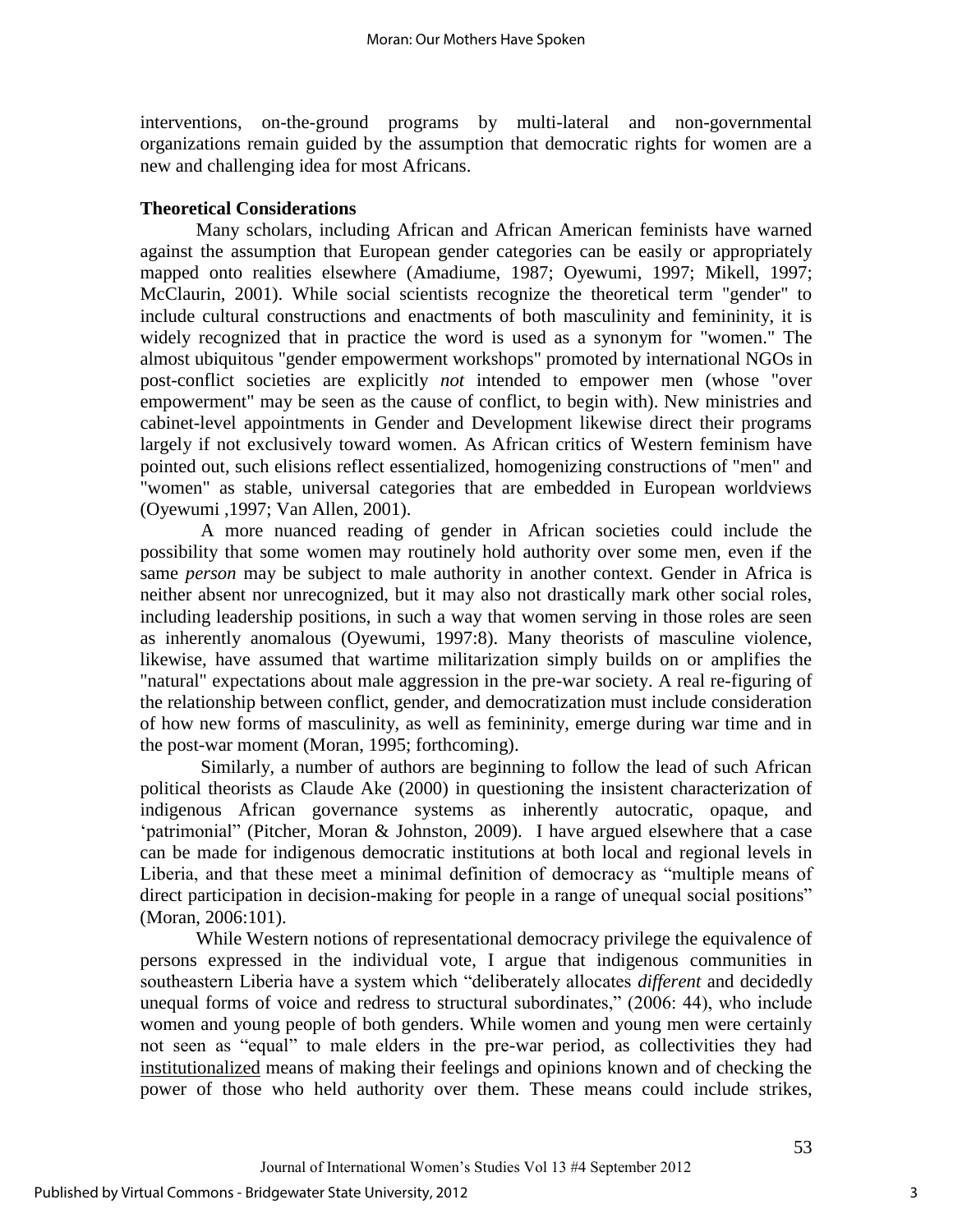boycotts, and the legitimate resort to violence, both physical and supernatural. Thus, rather than being the polar opposite of democracy, as it is constructed in Western theory, violence is understood in these communities as an integral part of political contestation and one of the ways in which the democratic ideals are enacted. If we define democracy as "a state of affairs in which people are empowered politically, economically, socially, and culturally" (Wonkeryor, Forbes, Guseh &Kieh, 2000:15), the question of functional equality becomes irrelevant. In Liberia"s pre-war past, an individual woman might have had to join with others to stage a "walk out" in her community (Moran, 1989) or she may have resorted to the covert violence of witchcraft, but she was never seen as inherently powerless.

What I am suggesting, therefore, is that gender, violence, and democracy are related to each other in more complex ways than may be immediately apparent. Uncovering these relationships in any local context depends on pushing the analysis beyond the period of upheaval to consider sources of democratic ideals and legitimate authority that may have been present *before* the descent into chaos. While many journalists and scholars have interpreted the election of Liberia"s Johnson Sirleaf as a watershed event, made possible only at the cost of fifteen years of civil war, I will argue that the presidency of Ellen Johnson Sirleaf can be understood in light of existing models of female authority grounded in both indigenous kinship and local political institutions. Furthermore, Liberia has a significant national history of prominent women leaders who provided earlier models of female authority at the level of the state. Finally, the election outcome was also a product of the transformations in women's organizational capacities that occurred during the war.

It is undeniable that during the war, there was a veritable explosion of highly visible women's organizations in Liberia, particularly related to the peace movement. In some instances, these movements were spectacularly successful and made significant contributions to ending the conflict (African Women and Peace Support Group, 2004; Moran & Pitcher, 2004; Fuest, 2009). Many women came to prominence in the peace movement, including Leymah Gbowee, who was recognized along with Johnson Sirleaf with the Nobel Peace Prize in October of 2011. Although Gbowee and many others were assisted by the training and financial assistance provided by the international "gender workshop industry" (Fuest, 2010), I argue that it is important to understand pre-war gender constructions as also providing space for women's organizing and leadership. Ironically, some post-war interventions may have had the effect of "hardening" or institutionalizing a more limited range of gender identities than were available in pre-war Liberia.

Drawing on Judith Van Allen's analysis of the strategic deployment of images of "powerful motherhood" among women activists in Botswana (2006), I argue that Johnson Sirleaf has successfully synthesized the authority-bearing role of female elder with the claims to gender neutrality embedded in Western notions of liberal democracy. In this she is but the latest example in a long line of Liberian women leaders at multiple levels, from local and indigenous to elites to national office-holders. The election of Johnson Sirleaf, therefore, should not be understood as an anomalous outcome of the civil war but as the "historical climax of a process rooted in the history of Liberian women" (Fuest, 2010).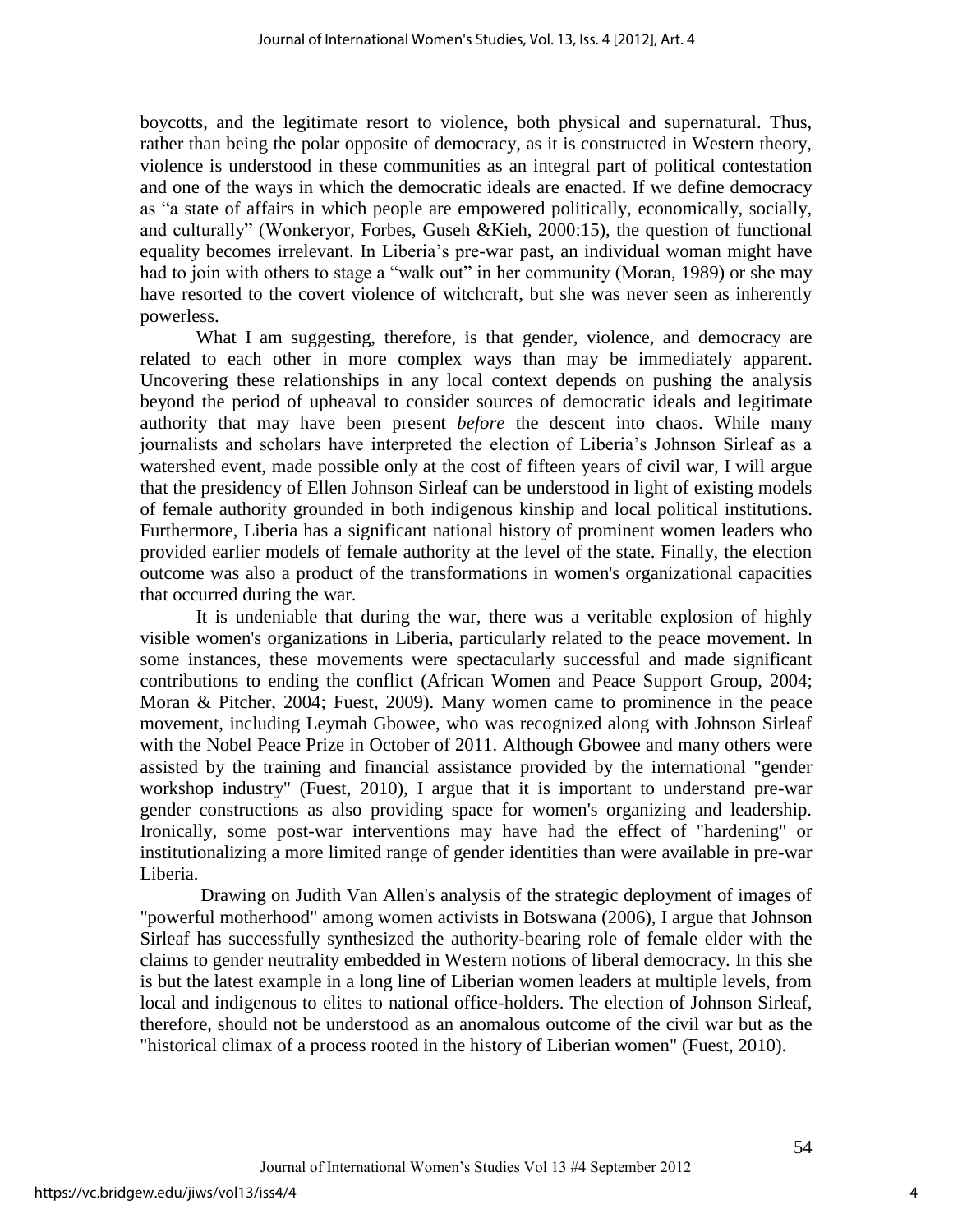### **The Liberian Conflict**

 The origins of the Liberian state lie, unlike those of most other African countries, in the repatriation or "back to Africa" movements of the nineteenth century. Although often represented as having been "founded by freed American slaves," Liberia was in fact the project of a private benevolent association made up of prominent white Americans who were concerned with the problem of "free people of color" in the early years of the republic. Representing a strange and uneasy alliance of slave owners, religiously motivated abolitionists, and merchants interested in the "legitimate" African trade, the American Colonization Society (ACS) landed its first group of African American colonists on the West African coast in 1822. The majority of the settlers had been born free, many had significant European ancestry, and all were looking for a place in which they could be free of the onerous restrictions placed on free Blacks in most states. These "Black Christian Republicans" as Burrowes calls them (1989, 2004) and their descendants never numbered more than 3-5% of the Liberian population, the rest being made up of the roughly sixteen different ethno-linguistic groups indigenous to that part of the Upper Guinea coast.

When the settlers declared independence in 1847, Liberia became the first independent republic in Africa, and the second black-ruled republic in the world (after Haiti). The period from independence to 1980, when the first republic was overthrown by a military coup, is frequently characterized as one of oligarchic control by the descendants of the American settlers over the indigenous majority; the so-called "Black Colonialism" thesis (Ellis, 2007). Recent scholarship has shown however that, rather than maintaining a strictly separate social hierarchy, the national elite was in fact composed of both indigenous and repatriate elements. As documented in an exhaustive study by Burrowes, "from 1847 to 1902, Liberia held national elections approximately 44 times, with two-year term limits. . . . Until the turn of the century, a republican ideal of small, decentralized government was preserved, with regular elections, short tenures in public offices, checks between the branches of government, and some degree of responsiveness by governors to the pressures from the governed" (2004:264). In other words, the Liberian state did not *require* fifteen years of devastating civil war at the end of the twentieth century to achieve at least the outward forms of constitutional democracy. Burrowes attributes many of the "neopatrimonial" features of the post World War II period not to "indigenous" African Big Man or War Lord institutions, but to Cold War clientelism. In the shifting international power dynamics of decolonization, Liberia emerged as a key American ally; an oasis of anti-communism and openness to foreign investment in a region surrounded by quasi-Marxist and nationalist post-colonial states like Guinea and Ghana.

 But, what about the indigenous polities under which the majority of Liberians lived through the end of the first republic in 1980? Although highly variable by region, most incorporated significant checks on the abuse of power that could be deployed by chiefs and other elites, even when these local leaders were backed by the coercive power of the national government. Parallel systems of politico-ritual authority for men and women, at least in the southeastern region of the country, required broad consultation and allowed for rapid response to actions that were perceived as illegitimate. For example, in Glebo communities of the southeast, an insult on the part of a chief to the effect that some women were not properly looking after their children could result in the entire female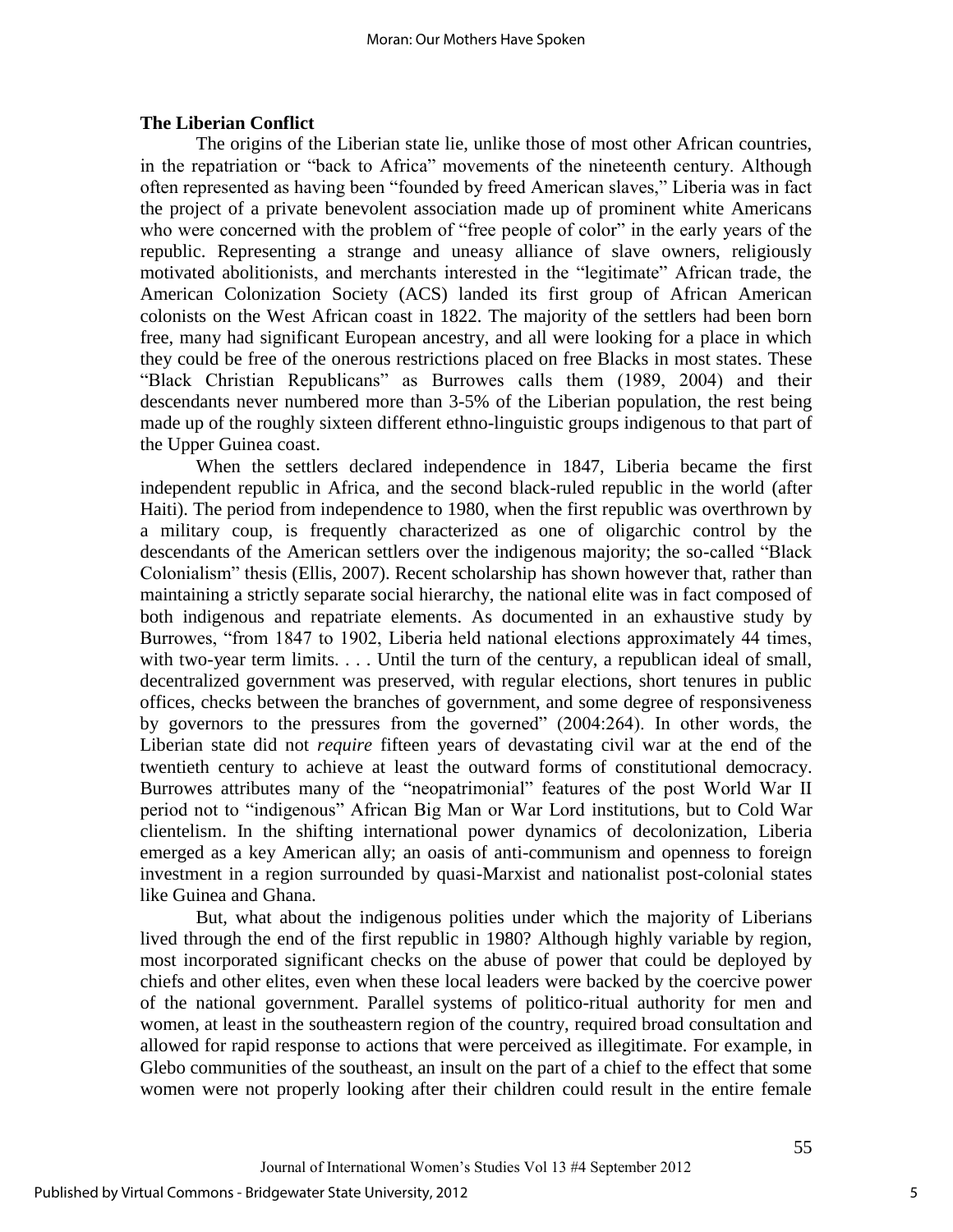population of the town simply leaving, en mass, to take up residence elsewhere. Men who were left to farm, cook, and carry water for themselves soon prevailed upon the chief to make peace with the women, wooing them back with heartfelt apologies and "many cows" (for a sacrifice and feast in their honor) (Moran, 1989). Patrilineal descent, while clearly favoring men in inheritance and requiring married women to live virilocally, also gave women significant rights and authority as sisters and mothers (if not as wives) and encouraged the adult women in each town to band together as mutually supportive resident aliens. Collective measures like strikes and boycotts were seen as legitimate, institutionalized ways for women to make their voices heard and defend their interests. In the Kwa–language speaking regions, war could not be declared without the assent of the adult women through their elected leader (Moran, 1989, 1990, 2006).

The northwest Mande-speaking region seems to have been considerably more stratified, with more overtly patriarchal gender relations and a system of ranked lineages, which was reflected in the women's "secret" initiatory society, Sande. Women from dominant lineages were able to use their positions to control the labor and marriage prospects of junior dependents, both male and female (Bledsoe 1980, 1984). At the most intimate level of daily life, young men and boys were subject to the authority of both their mothers and the female elders of their patrilineages; their father's sisters and paternal aunts. Although the official patriarchy could be summed up in such statements as "men are always older than women," which ideologically ranked gender over age as a basis for the assignment of rank, in practice the opposite was often true. Elderly people of both genders were respected for their experience and wisdom and feared for their presumed ability to inflict supernatural harm or withdraw spiritual protection. Both gerontecratic and patriarchal principles of authority came under threat during the years of war and their meanings in the post-conflict period remain far from clear.

 In 1980, the first Liberian republic came to an end with a military coup led by young enlisted men of indigenous background, ostensibly to "liberate" the oppressed masses from 147 years of settler rule. In the foreign policy context of the Reagan administration, coup leader Samuel Doe replaced his settler predecessor as a reliable American ally and was rewarded with a massive package of American military aid (the second largest such program after Israel). This military hardware would later be turned on the Liberian people, as Doe tried to protect himself from other ambitious young Master Sergents trying to follow his own example. After reluctantly consenting to elections in 1985, Doe declared himself the president with 51% of the vote in spite of widespread evidence of fraud and intimidation of voters. The US State Department declared the election acceptably "free and fair by African standards," noting the fact that Doe claimed to have won by *only* 51% rather than 99% was evidence of "progress."

 Outrage at this blatant flouting of democratic principles, rather than their lack, opened the door to further violence, beginning in late 1989 and leading to Doe"s death at the hands of anti-government forces in 1990.The intervention of a multinational force from the Economic Community of West African States (ECOWAS) prevented the war from ending with a quick victory for the main instigator, Charles Taylor, and for the next six years the conflict dragged on. Numerous armed factions, representing various ethnic and regional blocks, divided the country into a patchwork of rival territories controlled by competing warlords. Struggles over resources, including diamonds and timber, extended the conflict, since leaders were able to gain access to weapons as well as personal wealth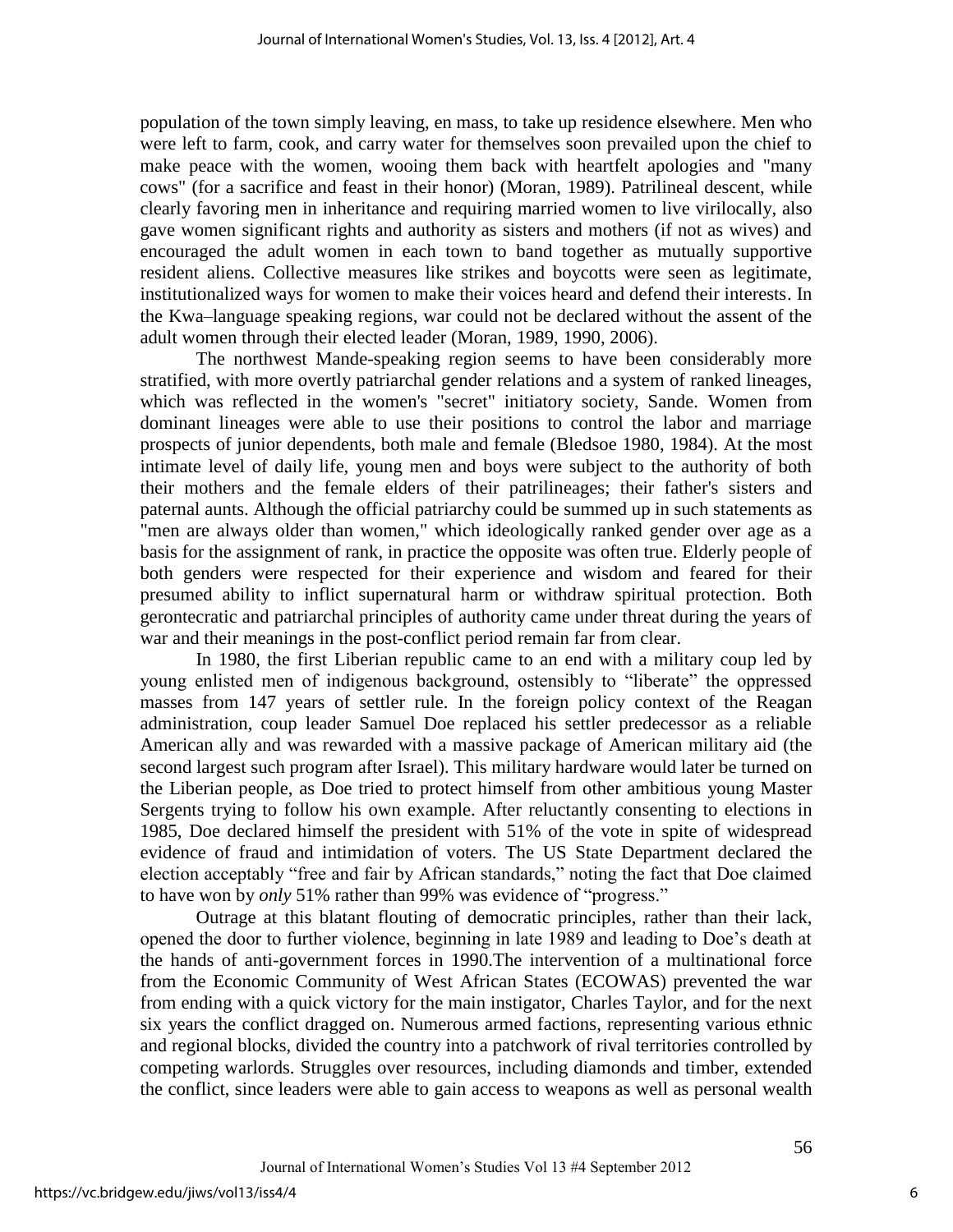by selling off valuable commodities harvested by terrorized local labor. By the time an internationally brokered settlement and formal elections were held in 1997, as many as two hundred and fifty thousand people were dead (out of a pre-war population of about 3 million), more than half the population was displaced, and most of the country"s infrastructure was destroyed.

The collapse of the Liberian state set off region-wide conflict as Taylor exported his war to neighboring Sierra Leone and attempted to do the same in Guinea. After signing and violating a series of peace agreements, Taylor gained electoral legitimacy in a rushed and deeply flawed election in 1997. Ellen Johnson Sirleaf, his closest competitor in the poll, came in a distant second. Elsewhere, I have offered an analysis of how Taylor was able to trade on his reputation as a ruthless warlord (Moran, 2006:101-23, see also Harris, 1999) to win the election, which was once again validated by outside observers as "free and fair." Needless to say, it was the fear that Taylor, like Jonas Savimbe in Angola, would simply plunge the country back into war if the election did not go his way, rather than gender, which accounts for Johnson Sirleaf"s loss in her first run for the presidency. Lack of follow-through by the international community (including the UN and ECOWAS) allowed Taylor to convert his armed faction into the national army and security apparatus and essentially continue the warlordism and profiteering from the nation"s natural resources he had perfected during the conflict. By early 2000, new armed factions had taken shape to contest Taylor's government and the war had begun again. Only in 2003, with two rebel movements closing in on the capital and under indictment by the international war crimes court in Sierra Leone, was Taylor convinced to step down and go into exile in Nigeria. He was eventually extradited to The Hague to stand trial for war crimes and in 2012 became the first former head of state to be convicted under new international laws against the violation of human rights. An interim government led by civilian businessman Guyde Bryant was succeeded by the elected Sirleaf administration in January of 2006.

#### **Women as Authority Figures: Powerful Mothers**

 Throughout the conflict, men and women filled highly public, visible roles both as combatants and civilian leaders. There were women's units among all the armed factions, although estimates of the number of women fighters range from 2 to 5% of the total (Utas, 2003: 209). Some women gained notoriety as fierce warriors, but men dominated the leadership of the various armed movements. Civilian women were highly visible in the peace movement, which gained significant international attention. On the surface, Johnson Sirleaf's election seems to represent the repudiation of a "male" politics of war in favor of "female" expertise in rebuilding and reconciliation and some of her 2005 campaign discourses definitely emphasized this dichotomy. But do Western understandings of the categories "men" and "women" make sense in this context?

Nigerian sociologist Oyeronke Oyewumi has argued that social identity in West Africa must be understood as highly situational; "social positions of people shifted constantly in relation to those with whom they were interacting; consequently, social identity was relational and could not be essentialized. In many European societies, in contrast, males and females have gender identities deriving from the elaboration of anatomic types; therefore, men and women are essentialized. These essential gender identities attach to all social engagements no matter how far from the issues of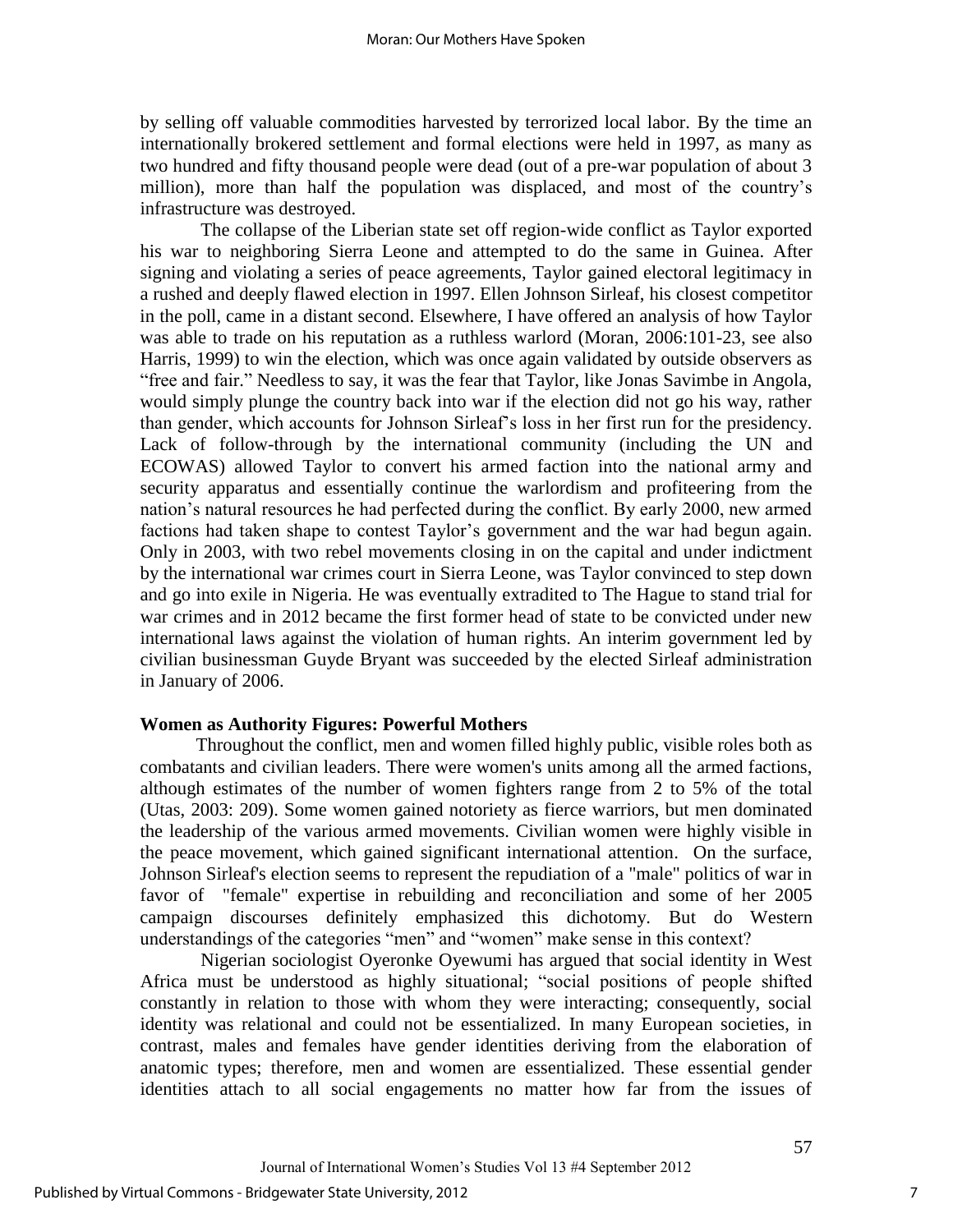reproduction such undertakings may be, . . . to the extent that professional lexicons contain phrases such as "woman pilot," "woman president," and "professor emerita," as if whatever these women do in these occupations is different from what men do in the same professions" (1997:xiii).

Some of Johnson Sirleaf's 2005 campaign slogans and self representations seem to refer to essentialist images, particularly when she defined herself as a mother and grandmother. But again, is maternal imagery in this context to be understood as it is in the West? New analyses by Judith Van Allen, whose pioneering work on dual-sex gender systems defined the early study of African women (1972, 1976), suggest that it may not. Van Allen, like Oyewumi, notes that European notions of liberal democracy emphasize a "universal" model of citizenship and national leadership which claims to be genderneutral but in practice assumes the unmarked category of "leader" or "president" will be filled by a male unless specified otherwise. This presents a problem for women politicians in the West, since they must appear to "transcend" their traditional gender assignment to prove that they can perform "as men" in public life. African gender concepts, in contrast, offer the possibility of an "embodied citizenship" drawing on kinship identities, like mother and grandmother (2006:2). These claims are usually greeted skeptically by Western feminists, who understand maternalist roles as limited to nurturance and caring. "But the discourse of powerful mothers that runs through African history is missing from these analyses of "motherist" politics, as are the ways in which African women have deployed powerful links between the fertility of women and the fertility of the land to assert their own interests against colonial authorities. That is, African constructions of women as "mothers" have been sources of power for women to use to protect their own interests as women as well as to protect their children" (2006:3).

American women politicians, on the other hand, are more often faced with defending their self-identity as adequate mothers when they launch a bid for elective office; "there is little positive discourse of *powerful* mothers available to American women . . . a "powerful mother" more usually calls up a Freudian image of a castrating mother, hardly what a women candidate wants voters to think about" (2006:4). Conversely, it is widely documented that the definition of "good mother" in most parts of Africa is grounded in the notion of being an economic provider. Gracia Clark has observed that Asante women who stay at home with their children instead of working to support them are considered bad and lazy (1999, 2001). Van Allen asserts that when the tradition of powerful, economically successful mothers "is combined with appeals to women's rights based on feminist appropriations of liberal democratic traditions, then women can enter male-gendered political space as "equal rights powerful mothers" - as citizens, activists, and leaders - and potentially transform their societies. This is not an argument about women acting from their material positions as mothers, nor an argument that employs an essentialist construction of 'women' as 'mothers.' It is an argument about political strategy; about what activists can take from the available discourse that has emotive power, and reformulate and deploy that discourse for political effectiveness"  $(2006:4-5)$ .

 As Van Allen notes for Botswana, "a mother is a powerful female role, not a subservient one . . . A mother has authority not only over children, but over her adult sons as well as her daughters and daughters-in-law . . . A mother is someone to be taken seriously; a wife is someone who takes orders" (2006:9). This statement is equally true in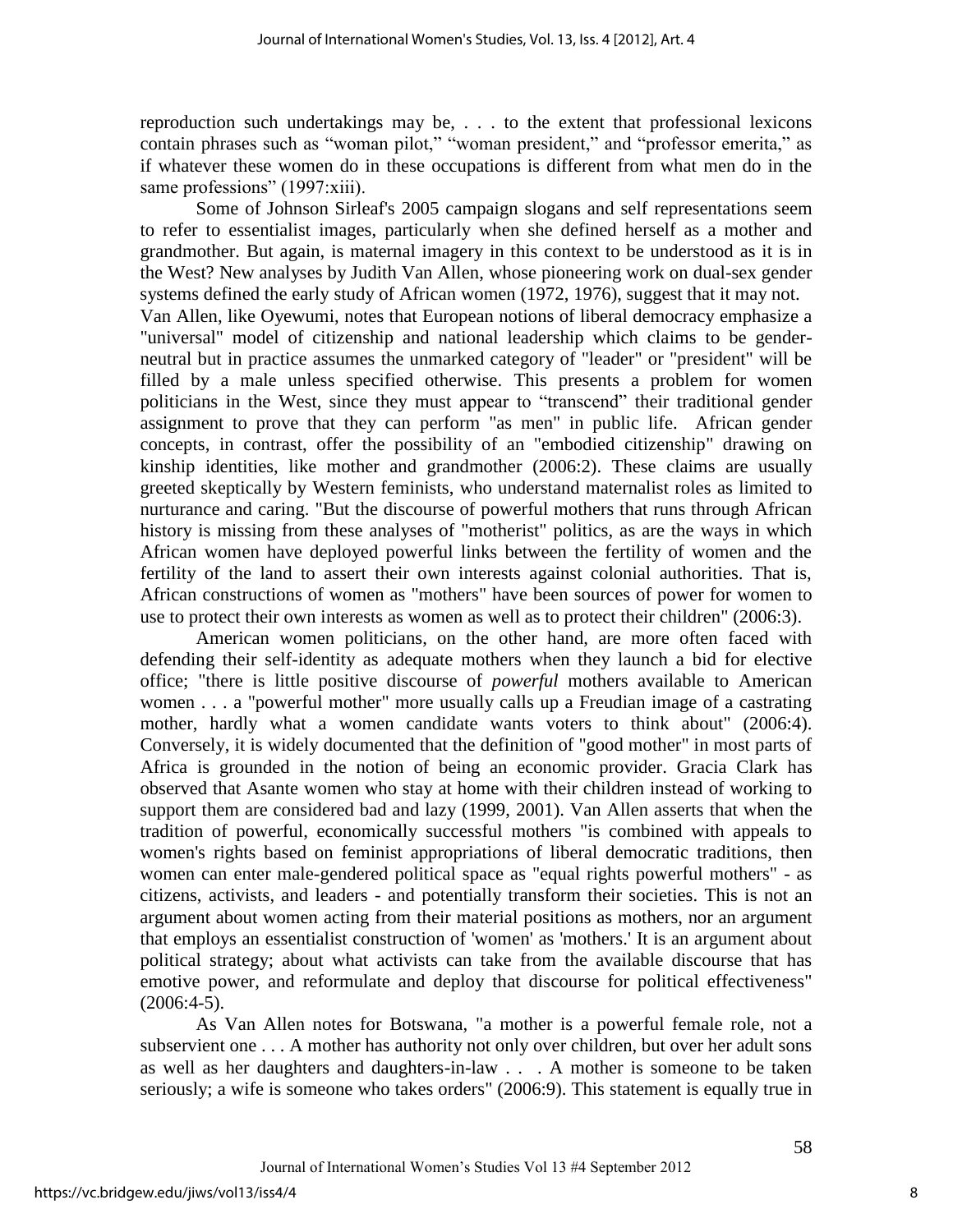Liberia, where the authority of mothers and senior female kin was cited repeatedly in over eighty interviews I conducted in 2006 with men who had avoided violence during the war. "My mother wouldn't let me" emerged as one of the most common explanations for why young men chose *not* to fight. Many of my informants attributed their survival during the war years to the patronage and protection of older female kin, who hid them at home, kept them off the streets when armed factions were known to be recruiting, or ransomed them from the factions when they were forcibly taken. One informant who told me he had wanted to go along with his friends from school who were lured by the opportunities for looting but, "you can't disobey your mother." Another young man's grandmother threatened to disown him from the family if he joined the fighters. Such statements echo those of the faction leaders and warlords who responded to talks called by the women's peace movement in the 1990's saying, "when your mother calls you, you must show up" (African Women and Peace Support Group, 2004:28). A US-based website supporting Johnson Sirleaf"s primary opponent in the 2005 election, international soccer star George Weah, consoled his partisans after the loss with the headline "Our Mothers Have Spoken."

Liberia"s women peace activists explained their success in bringing the combatants to the peace table as due not to their naturalized or essentialized role as childbearers, but to their experience as household diplomats with the recognized authority to settle the disputes of their children (2004: 88, 93). Liberian women, particularly educated women, recorded the highest turnout rate in the 2005 election and voted overwhelmingly for Johnson Sirleaf (Bauer, 2008:1). In doing so, they enacted not only their right to vote as Liberian citizens but their right as *women* to validate the legitimacy of their leader. These rights could not be questioned under any invocation of "tradition."

 In addition to the recognized legitimate authority of female elders in the context of family and kinship, Liberia has had a long history of prominent women in positions of national visibility. Some scholars have suggested that this history is explained by the preference of the ruling settler class for promoting women of their own group in national political roles, rather than risk opening the field to men of indigenous ethnicities (Fuest, 2008:8). In addition to producing the first elected female head of state in Africa, Liberia can also claim the first woman president of an African national university, as well as significant numbers of women holding ministerial positions, judgeships and other positions of power, both elected and appointed, since at least the 1960s (Moran and Pitcher, 2004). Johnson Sirleaf had herself been named as the first female Minister of Finance in the government of William Tolbert, Liberia's last president before the 1980 coup. Throughout the 2005 campaign, she repeatedly emphasized both her distinguished résumé, including a degree in public policy from Harvard, as well as the fact that she is the mother of four sons and the grandmother of eight.

Under Taylor's regime, a number of prominent female officers in his armed faction were rewarded with county superintendent positions (the equivalent of a state governor) or with positions in his cabinet (Ellis, 2007). Other highly educated women technocrats were asked to join the Taylor and Bryant governments to enhance their legitimacy in the eyes of Western aid sponsors and many accepted in the hopes of furthering the cause of reconciliation. But the most visible public roles women held during long years of war were as grassroots peace activists. Drawing on a wide range of organizational connections from Christian prayer groups to market vendors supply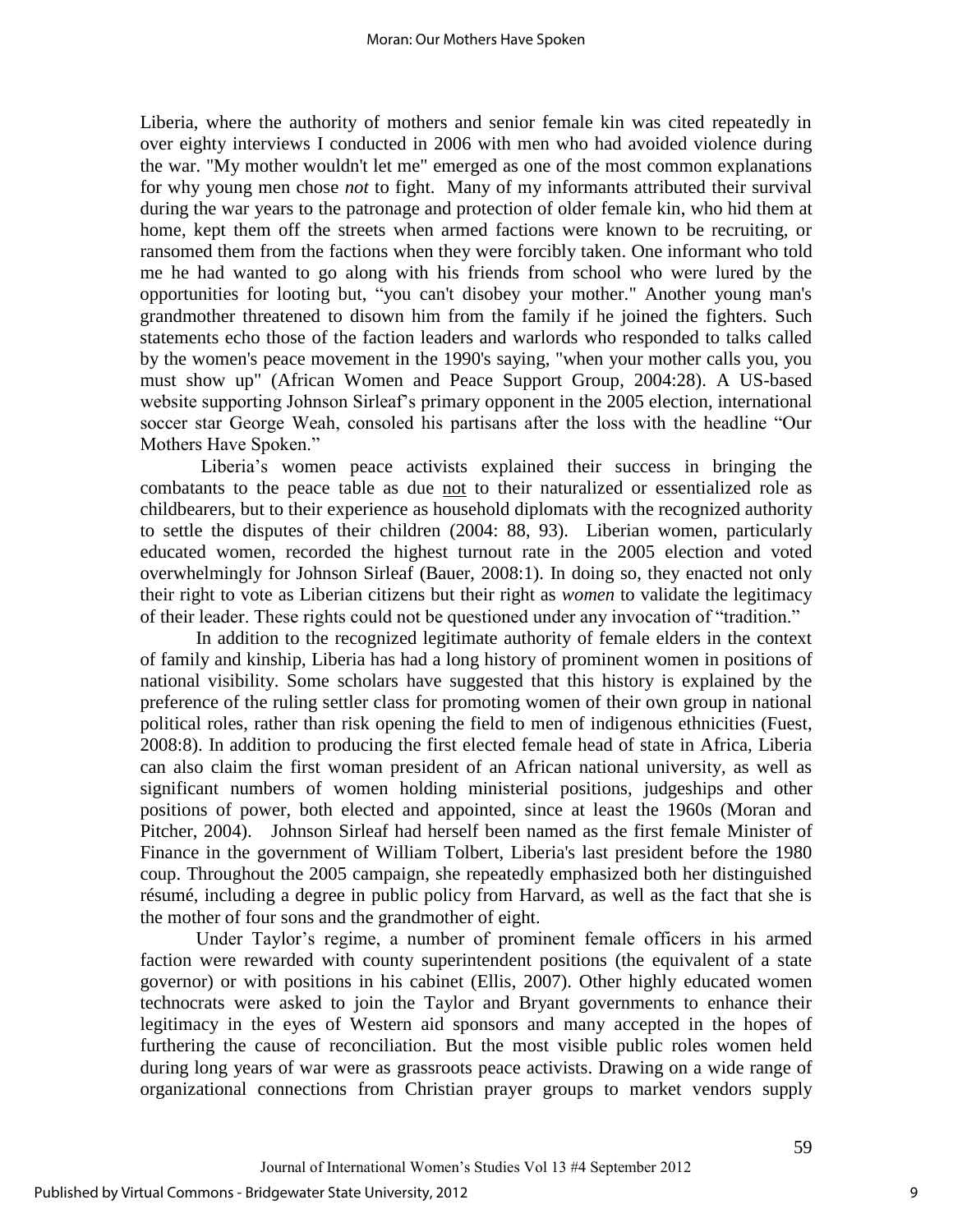networks, women were able to mobilize large crowds for street demonstrations in major cities. They demanded admission to international conferences to which only the (male) leaders of the armed factions had been invited (African Women and Peace Support Group, 2004). Women"s peace-making and relief efforts were notable for both their number and their ability to work across class and ethnic divisions (Moran & Pitcher, 2004; African Women and Peace Support Group, 2004). Elite, professional women"s groups in Monrovia worked closely with market women"s associations across the country in an effort to bring food into the city during the many times when it was cut off from rural supply lines by rebel forces. Christian groups collaborated with their Muslim counterparts. Drawing on pre-war roles as "mediators, interceders, and negotiators" and "makers of rules for the family" (African Women and Peace Support Group, 2004:7), women threw themselves into lobbying everyone from young boys with guns to neighboring heads of state. The common uniform of pre-war Christian prayer bands, white clothing and head ties, became the visible symbol of women acting in these roles. As the war was reaching its last crisis in the spring and summer of 2003, thousands of women in white, in Monrovia and elsewhere in the country, took to the streets to demand an end to the random violence. They occupied the parking lot of the national capitol so that legislators could not park their cars. They took over the runways of the airport and disrupted military flights (African Women and Peace Support Group, 2004:46-7). To draw international attention, they laid the bodies of dead family members at the gates of the U.S. Embassy. Even as rockets were whistling over their heads and battles raged around them, crowds of women in white were visible in every news photo documenting the Liberian civil war (for an extended example, see "In the Mud, Liberia"s Gentlest Rebels Pray for Peace" *New York Times*, July 1, 2003; see also the 2008 film by Abigail Disney, *Pray the Devil Back to Hell*). It was for her leadership in the latter phases of the peace movement that Leymah Gbowee was recognized, along with Johnson Sirleaf, with the Nobel Peace Prize in 2011.

The women activists may not, on their own, have brought peace to Liberia (Moran & Pitcher, 2004), but they were successful in forging a "collective identity politics" capable of attracting significant support and funding from outside sources (Fuest, 2008:24). These powerful outside agents, including multilateral organizations like the United Nations as well as the numerous NGOs, may have overlooked internal divisions within the movement, based on class, ethnicity, religion and generation, in their willingness to reinforce familiar assumptions about women's "natural" peacemaking abilities (Fuest, 2008:25-26). In the post-war period, these divisions have again risen to the surface as numerous organizations compete for the steadily declining funds allocated to Liberia"s reconstruction.

Ellen Johnson Sirleaf, known as the "Iron Lady" of Liberian politics, is adept at combining and deploying these multiple forms of political authority. She has relied on the creative combination of gender imagery to communicate her political message. During her presidential campaigns, in both 1997 and 2005, she emphasized her toughness and courage in "standing up" to Charles Taylor and before him, to Samuel Doe (who twice imprisoned her for speaking out against corruption in his government in the 80"s). One of her campaign slogans, painted on signs and worn on buttons by her supporters in 2005 read, "Ellen, she's our man" (*Washington Post*, October 5, 2005). Yet she appealed directly to women, who make up the majority of registered voters in Liberia, with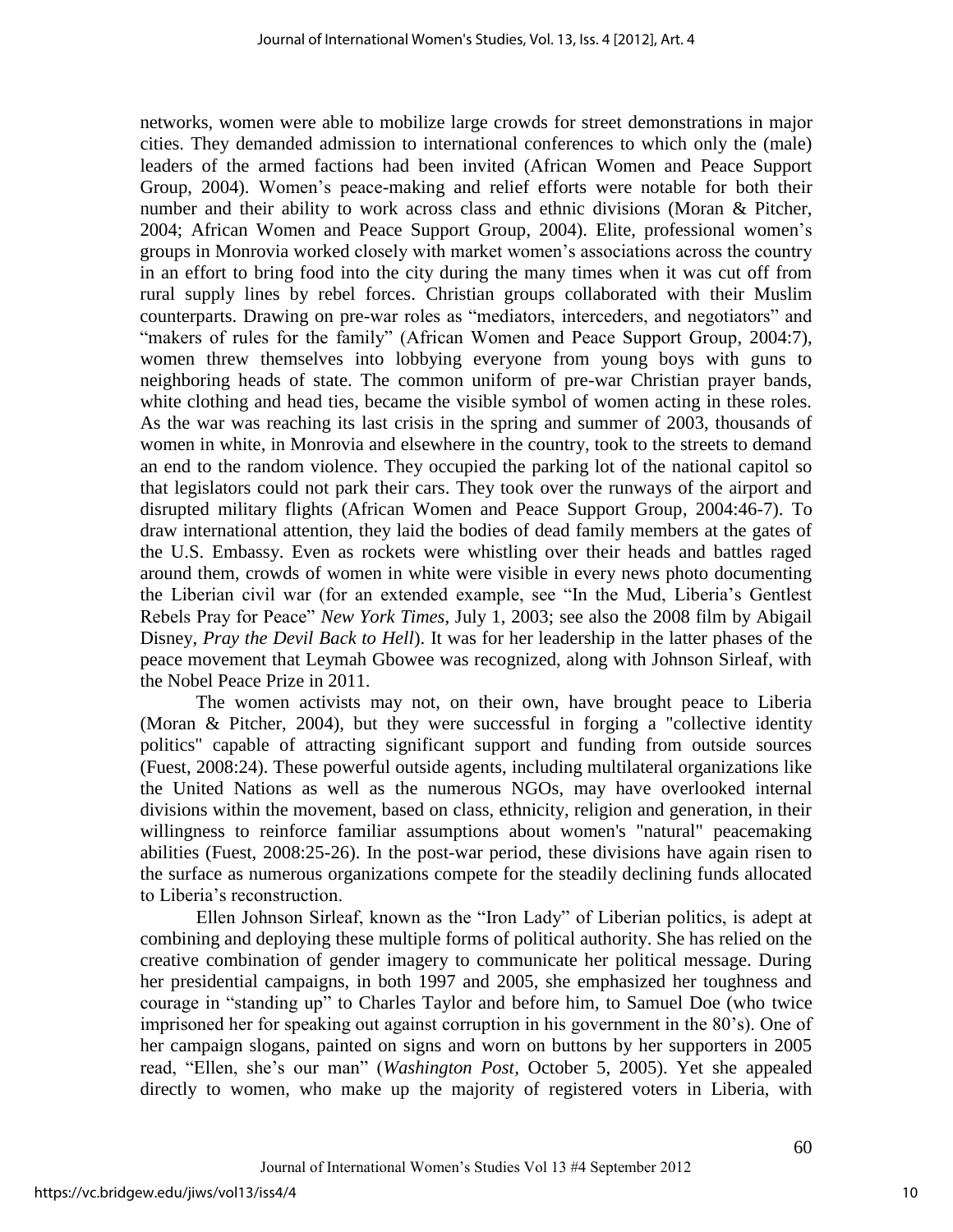references to her market vendor grandmothers as well as her children and grandchildren. Frequently wearing the white clothing associated with women's activism during the war, she reminded voters that she too had been a participant in the peace movement. In published interviews, she framed herself in terms similar to those laid out by Oyeronke Oyewumi, "I don"t face any particular problems as a woman president because I have been a professional for a long time. I keep telling people: I am a technocrat who happens to be a woman. I earned my professional credibility a long time ago in a male-dominated world. . . . I get support from women. They are my main constituency. But I don't run a woman government. I run a government of people" (IRIN news interview, June 29, 2006). In such statements, Johnson Sirleaf seems to reflect Van Allen's analysis of women's strategies in Botswana with regard to the "powerful mother" motif in African politics; "it embeds in the political discourse a concept of a 'good mother' connected to the exercise of power, a concept that women politicians can activate and manipulate for their own purposes" (2006:8).

 In my interviews with male non-combatants a few months after Johnson Sirleaf's inauguration, I asked for their opinion of the election and the new president. These men, who ranged from university students to security guards and unemployed drivers, almost never mentioned Johnson Sirleaf"s gender. In the few cases where it did come up, it was seen as a positive asset. Although not all of them had voted for her, their lack of support was due to their affection for her opponent (soccer star George Weah), not because she was a woman. Van Allen has noted that, just as American women must negotiate the gender-neutral ideal of Western political legitimacy, African women face a similar dilemma. Although a mother may be powerful and hold authority over her sons, that same woman may also be a wife, subject to the authority of her husband. Women seeking public office assert their right to hold authority over unrelated males, which does profoundly challenge patriarchal values. Although Johnson Sirleaf makes frequent mention of her sons, her husband, who she divorced many years ago, is never referenced. She has never re-married, following the strategy of many women in the pre-war years to maximize their economic and political advantage by avoiding conjugal authority (Fuest, 2008; Bledsoe, 1980; Moran, 1990).

 In rural areas during the 2005 campaign, some men reportedly expressed reservations about a female presidential candidate with no husband to "take care of her." If Johnson Sirleaf had been married, her husband's right to command her obedience might have been seen as in conflict with her constitutional responsibilities. Her age and status as a grandmother in her sixties seems to have been sufficient however, to mute concerns about her lack of a spouse. It was certainly not unusual, even in rural pre-war Liberia, for a female elder to be unmarried due to death or divorce, and to serve as the head of her household with authority over junior kin. Johnson Sirleaf skillfully wove together these many strands of authority grounded in age, experience, and family relations to make her case for election.

So how is the first woman president in Africa understood, symbolically, by the citizens who elected her? Early in her first term, on call-in talk radio shows in Monrovia, in the newspapers, and in private conversations, Ellen Johnson Sirleaf was most commonly referred to as "Ma Ellen" or simply "The Old Ma." This is a widely used term for women in positions of authority, usually within the context of family and kinship but also in professional settings. To call someone an "Old Ma" may communicate either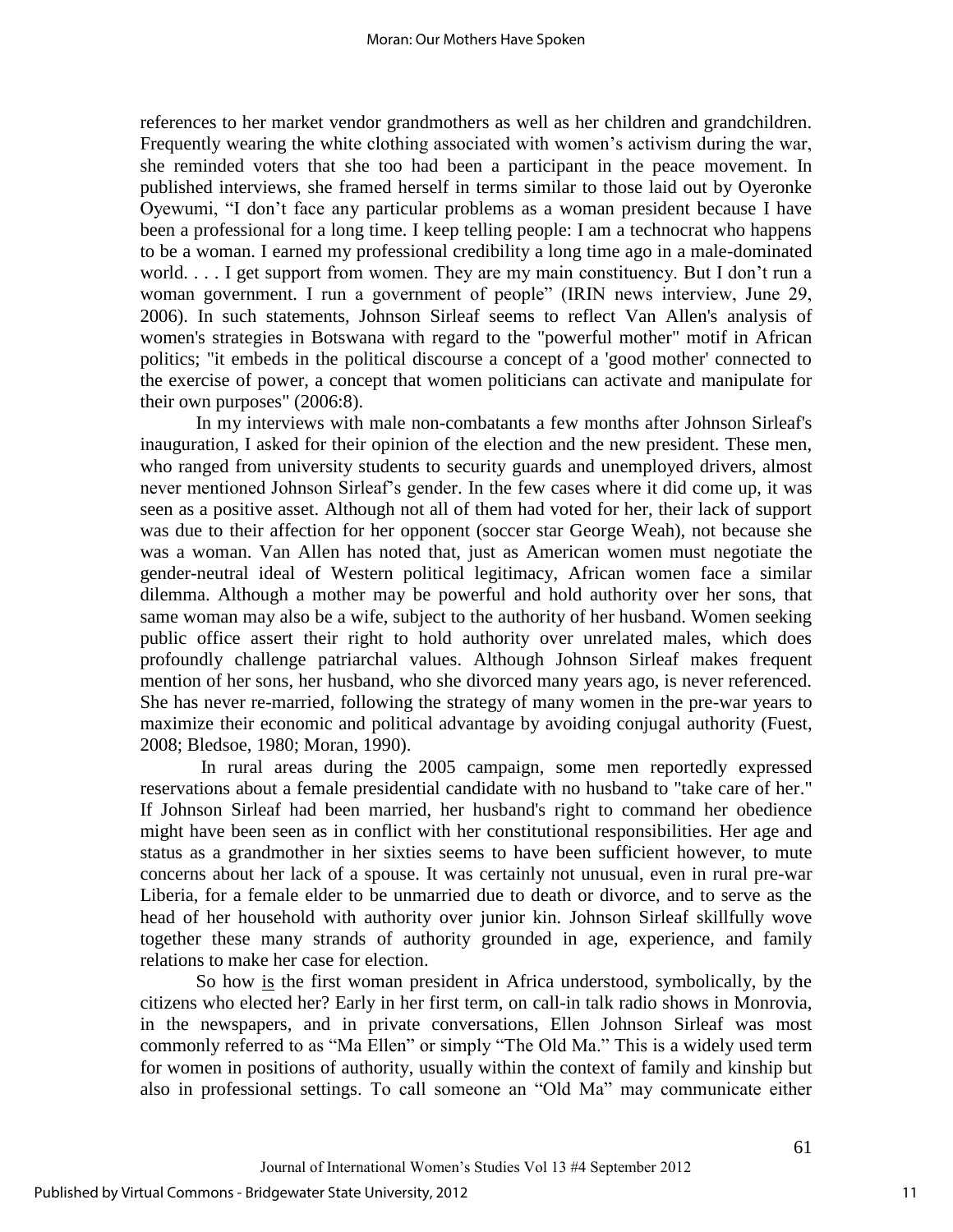affection or distaste, but it always implies respect. It is an acknowledgement of hierarchy that can override actual age differences; a relatively young, educated woman may be the "Old Ma" to chronologically older co-workers if she holds higher rank in the workplace. The term does not necessarily imply a long-term relationship, as when I heard myself referred to in this way by my hired driver in 2006 as he talked on his cell phone ("I"m taking the Old Ma home now. I"ll call you later"). With one six-year term completed and a new one just beginning, it is clear that public support for Johnson Sirleaf has been eroded by frustrations with the slow pace of post-war recovery and charges of political corruption and cronyism. She narrowly won a second term in the 2011 election, in spite of the announcement of her Nobel Peace Prize only a few days before the poll. A "lovehate" relationship with one's mother, of course, is familiar across many times and cultures, but her right to assert her authority is not subject to question.

## **Conclusions**

 As president, Ellen Johnson Sirleaf has literally become the Old Ma to the nationstate of Liberia. This may not be exactly what the position entails in the democratic theory of the West, but it provides an authoritative yet familiar form of political legitimacy that Liberia so desperately needed in the context of post-war reconstruction. The continuing problem, as Van Allen points out, is that not all mothers are equal. Is it possible to employ a "dual embodied citizenship and leadership" at this strategic moment while keeping in view the goal of moving beyond a "dualistic and heteronormative construction" of powerful motherhood (2006: 11)? Is it possible, as Van Allen asks, to retain the power of the universality of citizenship but recognize the particularity of gender as it is locally understood (2006: 11)? Some critics of both Johnson Sirleaf and the leadership of the women's peace movement, now transformed into a dizzying variety of registered NGOs, have emphasized the class origins of Liberia's cadre of female leaders (Fuest, 2008:19). Literate, English-speaking women who gained organizational experience and international contacts during the war years make perfect partners for the many multilateral and bi-lateral "gender consultants" deployed by post-war reconstruction programs. Some have questioned how well such "local experts" represent the ordinary women of Liberia, and if their new visibility is not just a new form of the old class politics. "While I do not deny Liberian women"s agency in demanding and struggling for women's rights and gender equity, one has to recognize that international models have been transferred to Liberia form a variety of sources" (Fuest, 2008:19; see also 9amowitz & Moran, forthcoming). Fuest notes that aid policies have shifted in recent years to a "commitment to transform societies as a whole," presumably to inoculate them against further conflicts that will require international intervention.

Gender ideologies that are seen as "traditional" or incompatible with democratic reform are obvious targets for such social transformation. In practice, these attempts have taken the form of "training the trainer" programs to disseminate the discourse of "women"s rights" throughout rural communities. Gender empowerment, understood explicitly as women"s empowerment, has become a theme in the national media, visible in everything from billboards and radio broadcasts to local theatre productions. "The Liberian trainers are committed to their tasks, are embedded in extensive social networks themselves, and thus serve as multipliers of international discourses outside of their job frameworks" (Fuest, 2008:20; see also Abramowitz, 2009).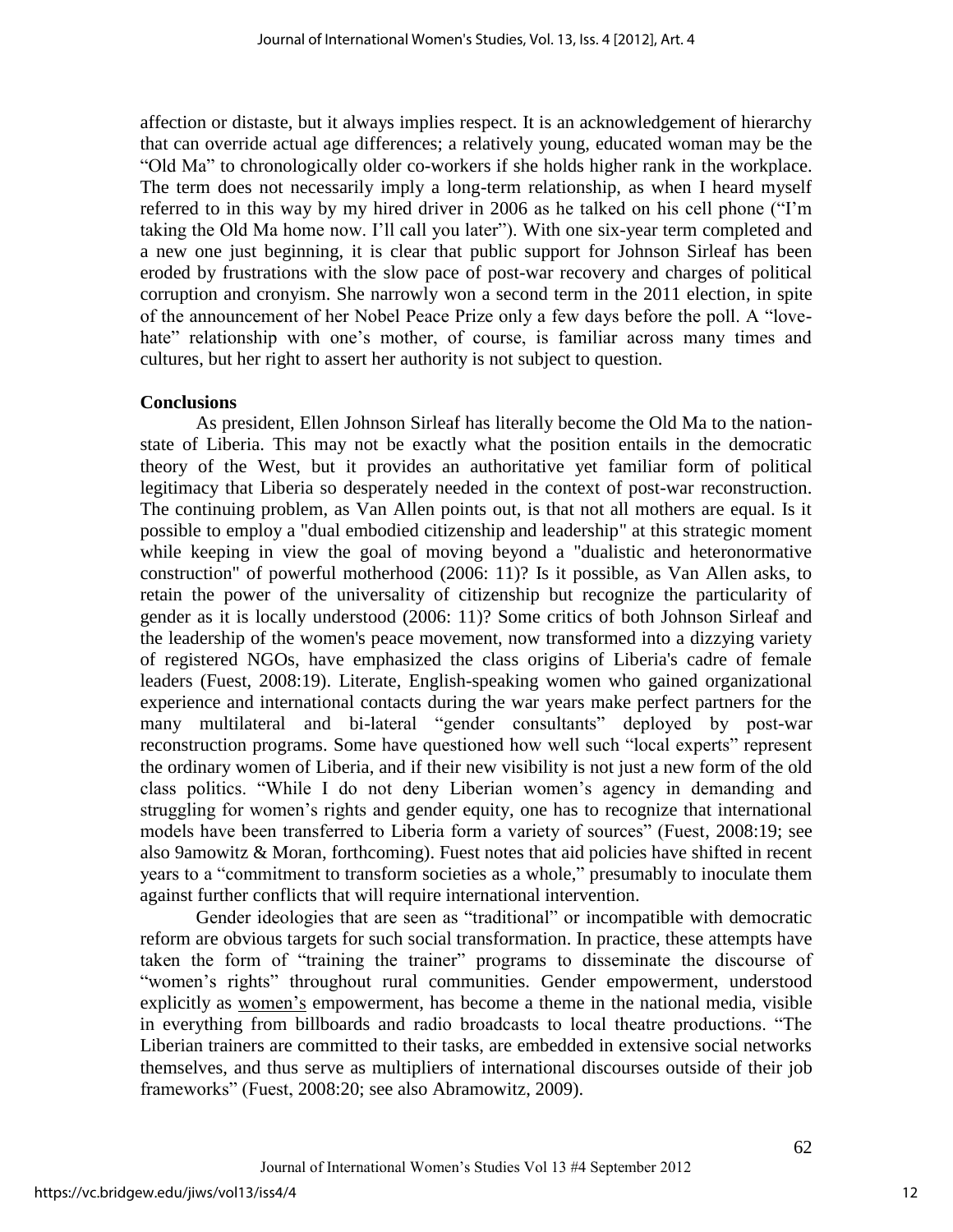In the process, an assertion about pre-war gender asymmetry has become all but canonical. While on a fact-finding visit with an American NGO in 2008, I was told repeatedly that "women are considered property" in Liberia, a formulation I had never heard in the pre-war years. What was truly striking was that this was asserted by everyone from government ministers, to female university students, to local human rights activists. While the violence of the war years undoubtedly fell disproportionally on women, this is now being explained as a consequence of pre-war gender relations. It is clear that international discourses about "traditional African patriarchy," backed by the material and symbolic resources distributed by external actors, have taken root in the "post-war moment" (Abramowitz & Moran, forthcoming).

 In this paper, I have argued that if Liberian women and men are to truly transform their society in the aftermath of catastrophic violence, they will need more than reductionist, essentialized versions of their own history imported from elsewhere. The creative synthesis pioneered by their new president provides one model, but others will undoubtedly emerge. Particularly needed are new discourses of masculinity, which can disrupt the construction of men as inherently violent. Many Liberian men took no part in the fighting, yet the disarmament and reintegration programs of the international community literally do not recognize their existence (Moran, forthcoming). If Johnson Sirleaf"s election is understood only as an alternative to a naturalized male incapacity for peaceful governance, both the innovative aspects of her candidacy and the possibility of future male leaders are obscured. Just as Johnson Sirleaf has successfully melded indigenous models of female authority with those embedded in a liberal human rights discourse, alternative forms of masculinity and masculine authority may yet emerge from Liberia"s post-war situation.

 While the Liberian experience may not prove a model for what can be expected in all post-conflict situations, researchers elsewhere should keep in mind that not all "traditional" forms of gender asymmetry are inherently inimical to democratic reform. Some may, indeed, contain legitimate, authoritative political roles for women that can be grafted onto new forms of national citizenship. Women and men in all times and places have questioned and struggled against the social hierarchies in which they find themselves embedded, and war and outside intervention are not the only engines of social change. Post-conflict nations like Liberia are seen as fruitful sites for research on the relationship between conflict, gender, and democracy precisely because they are likely to generate innovative re-combinations of old and new forms of activism. External observers, however, must be able to recognize these innovations for what they are, rather than imposing their own dichotomous expectations, if our theoretical understandings are to be enhanced.

## **References Cited**

Abramowitz, S. (2009). *Psychosocial Liberia: Managing suffering in post-conflict life* (Doctoral dissertation). Department of Anthropology, Harvard University.

- Abramowitz, S., & Moran, M.H. (Forthcoming). International human rights, genderbased violence, and local discourses of abuse in postconflict Liberia: The problem of "culture"? *African Studies Review.*
- Abu-Lughod, L. (2002). Do Muslim women really need saving? Anthropological reflections on cultural relativism and its others. *American Anthropologist* 104:1-8.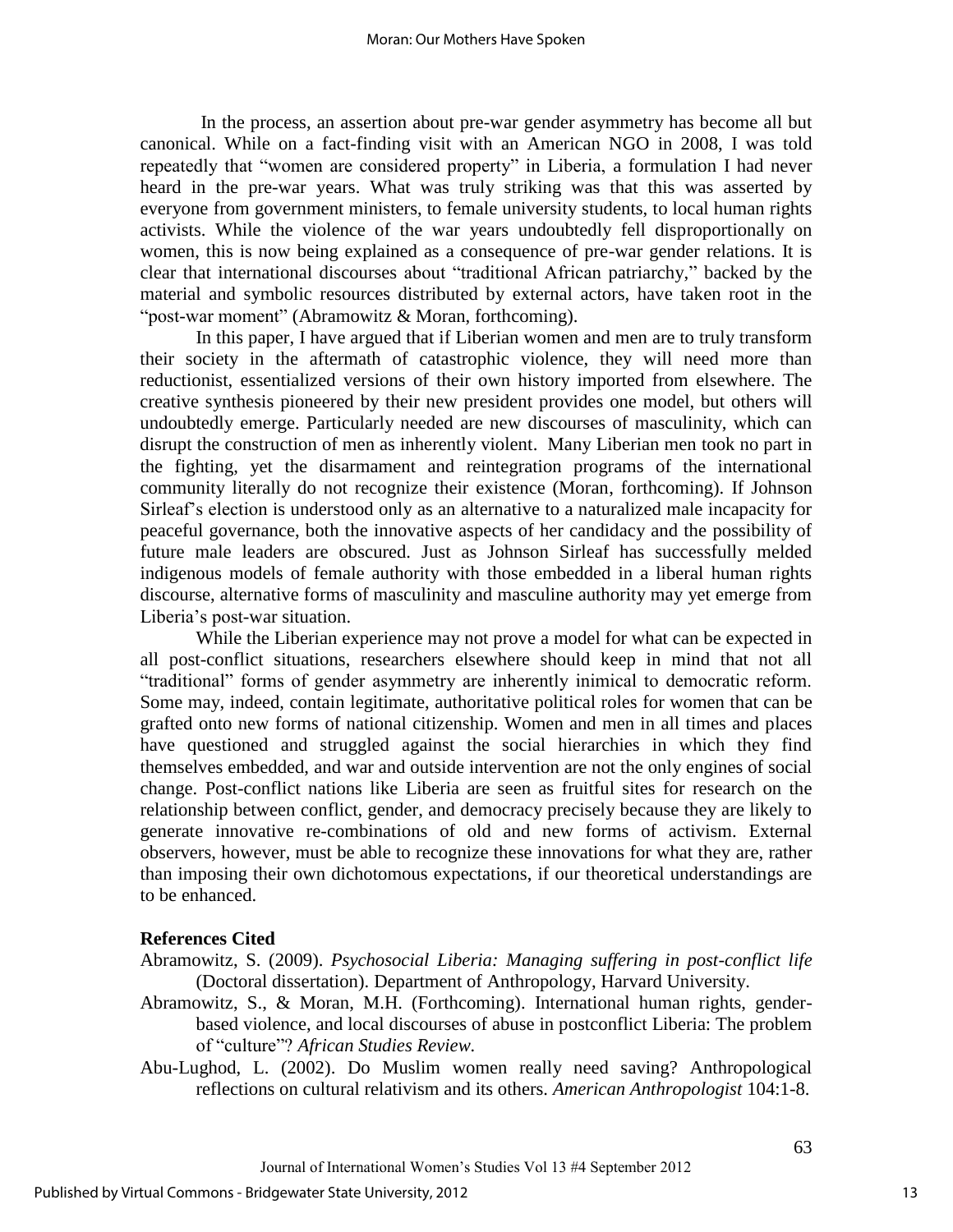- African Women and Peace Support Group. (2004). *Liberian women peacemakers: Fighting for the right to be seen, heard, and counted.* Trenton, NJ: Africa World Press.
- Ake, C. (2000). *The feasibility of democracy in Africa.* Dakar, Senegal: Council for the Development of Social Science Research in Africa.
- Amadiume, I. (1987). *Male daughters, female husbands: Gender and sex in an African society.* London and New Jersey: Zed Books.
- Basu, A. (Ed.). (2010). *Women's movements in the global era: The power of local feminisms.* Boulder, CO: Westview Press
- Bauer, G. (2008). Fifty/fifty by 2020: Electoral and gender quotas for parliament in east and southern Africa" *International Feminist Journal of Politics* 10:348-368.
- Bauer, G., & Britton, H.E. (Eds.). (2006). *Women in African parliaments*. Boulder: Lynne Rienner Publishers.
- Bledsoe, C. (1980). *Women and marriage in Kpelle society*. Stanford: Stanford University Press.
- Bledsoe, C. (1984). The political uses of Sande ideology and symbolism." *American Ethnologist* 11:455-72.
- Burnet, J.E. (2008). Gender balance and the meanings of women in governance in postgenocide Rwanda. *African Affairs* 107/428:361-386.
- Burrowes, C.P. (1989). Black Christian Republicans: Delegates to the 1847 Liberian Constitutional Convention" *Liberian Studies Journal* 14:64-89.
- Burrowes, C.P. (2004) *Power and press freedom in Liberia, 1830-1970: The impact of globalization and civil society on media-government relations.* Trenton, NJ: Africa World Press.
- Clark, G. (1999). Mothering, work, and gender in urban Asante ideology and practice" *American Anthropologist* 101:717-729.
- Clark, G. (2001). Nursing mother work: Power and frustration in Asante women"s lives. In L. Seligman (Ed.), *Women traders in cross cultural perspective* (pp. 103-126). Stanford: Stanford University Press.
- Cockburn, C. (2002). *The postwar moment: militaries, masculinities and international peacekeeping, Bosnia and the Netherlands.* London: Lawrence and Wishart.
- Cockburn, C. (2007). *From where we stand: War, women's activism, and feminist analysis.* New York: Zed.
- Ellis, S. (2007). *The mask of anarchy: The destruction of Liberia and the religious dimension of an African civil war.* New York: New York University Press.
- Ellis, S. & van Kessel, I. (Eds.). (2009). *Movers and shakers: Social movements in Africa.* Leiden, Boston: Brill.
- Enloe, C. (1995). Feminism, nationalism, militarism: Wariness without paralysis. In C. Sutton (Ed.), F*eminism, nationalism, and militarism* (pp. 13-32). Arlington VA: American Anthropological Association.
- Enloe, C. (2000). *Maneuvers: The international politics of militarizing women's lives.* Berkeley: University of California Press.
- Enloe, C. (2004). *The curious feminist: Searching for women in the new age of empire.*  Berkeley: University of California Press.
- Enloe, C. (2007). *Globalization and militarism: Feminists make the link.* Lanham, MD: Rowman and Littlefield.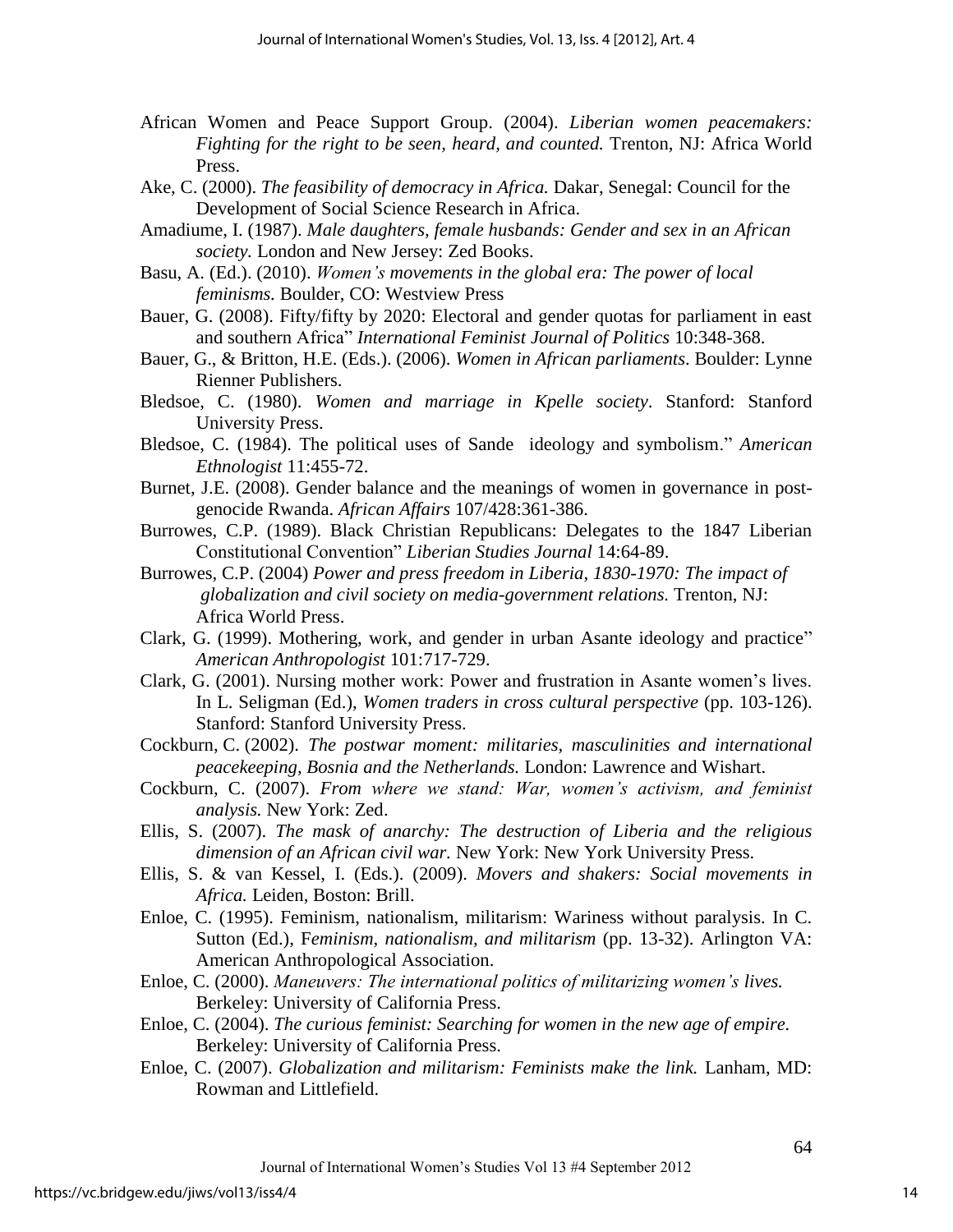- Fuest, V. (2008). This is the time to get in front: Changing roles and opportunities for women in Liberia. *African Affairs* 107/427:201-224.
- Fuest, V. (2009). Liberia's women acting for peace: collective action in a war-affected country. In S. Ellis & I. van Kessel (Eds.), *Movers and shakers: Social movements in Africa* (pp. 114-137). Leiden, Boston: Brill.
- Fuest, V. (2010). 'Women can do what men can do:' Reconfigurations of female identities in Liberia. In J. Knorr & W. Trajano-Filho (Eds.), *The powerful presence of the past: Historical dimensions of integration and conflict in the Upper Guinea Coast of West Africa.* Leiden: Brill.
- Harris, D. (1999). From "Warlord" to "Democratic" President: How Charles Taylor won the 1997 Liberian elections" *Journal of Modern African Studies* 37:431-455.
- Hodgson, D. (Ed.). (2008). *Gender and culture at the limits of rights*. Philadelphia: University of Pennsylvania Press.
- Mazurana, D., Raven-Roberts A., Parpart J. Eds.). (2007) *Gender, conflict, and peace keeping.* Lanham, MD: Rowman and Littlefield.
- McClaurin, I. (Ed.). (2001). *Black feminist anthropology: Theory, politics, praxis, and poetics.* New Brunswick: Rutgers University Press.
- Mikell, G. (Ed.). (1997). *African feminism: The politics of survival in Sub-Saharan Africa.* Philadelphia: University of Pennsylvania Press.
- Meintjes, S., Pillay A., Turshen, M. (Eds.). (2001). *The aftermath: Women in postconflict transformation.* New York: Zed.
- Merry, S.E. (2006). *Human rights and gender justice: Translating international law into local justice.* Chicago: University of Chicago Press.
- Moran, M.H. (1989). Collective action and the "representation" of African women: A Liberian case study. *Feminist Studies* 15: 443-460.
- Moran, M.H. (1990). *Civilized women: Gender and prestige in southeastern Liberia.* Ithaca: Cornell University Press.
- Moran, M.H. (1995). Warriors or soldiers? Masculinity and ritual transvestism in the Liberian civil war. In C. Sutton, (Ed.), *Feminism, nationalism, and militarism* (pp. 73-88). Arlington VA: American Anthropological Association.
- Moran, M.H. (2006). *Liberia: The violence of democracy.* Philadelphia: University of Pennsylvania Press.
- Moran, M.H. (2010). Gender, militarism, and peace-building: Projects of the postconflict moment." *Annual Review of Anthropology* 39:261-274.
- Moran, M.H., & Pitcher, M.A. (2004). The 'Basket Case' and the 'Poster Child': Explaining the end of civil conflicts in Liberia and Mozambique. *Third World Quarterly* 25:501-19.
- Moran, M.H. (forthcoming) *We Who Did Not Fight: Non-combatant Men and the Re-Making of Gender in Post War Liberia.* Manuscript in preparation.
- Oyewumi, O. (1997). *The invention of women: Making an African sense of western gender discourses.* Minneapolis: University of Minnesota Press.
- Parkhurst, D. (2002). Women and politics in Africa: The case of Uganda. In K. Ross (Ed.), *Women, politics, and change* (pp. 119-128). Oxford: Oxford University Press.
- Parkhurst, D. (2008). *Gendered peace: Women's struggles for post-war justice and reconciliation.* New York: Routledge.